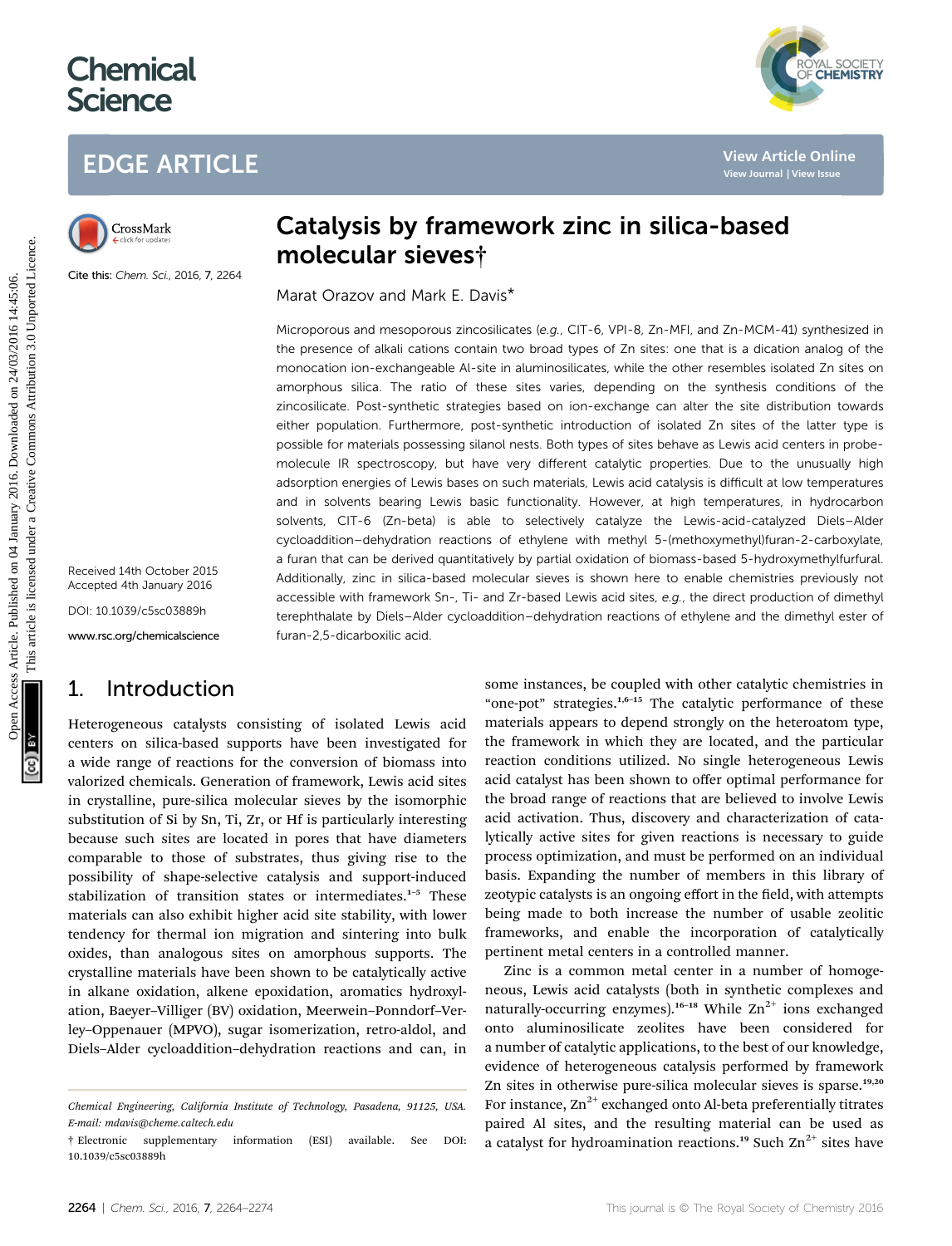been extensively characterized and were demonstrated to have very strong interactions with Lewis basic probe molecules such as acetonitrile and pyridine, with characteristic desorption temperatures considerably higher than those observed in our previous studies of Lewis acidic zeotypes containing Ti, Zr, or Sn.19,21 However, in all such samples, residual Brønsted acidity, originating from isolated Al sites that are not readily exchanged by  $\text{Zn}^{2+}$ , is observed.<sup>19</sup> These results, as well as literature on amorphous silica materials bearing isolated Zn sites, $22-24$  have prompted us to investigate the properties of CIT-6, an easilysynthesized zincosilicate analog of zeolite beta, whose Lewis and Brønsted acidity have not been sufficiently characterized, despite its first reported synthesis dating back to  $1999.^{25,26}$ Instead of direct catalysis by Zn sites, to date, CIT-6 has been mainly used as a support for other metal centers, e.g.,  $Ni^{2+}$  or  $Pt^{2+}$  ions exchanged onto the zincosilicate, or aluminum inserted into the silanol nests of its de-zincated form.25,27,28 Here, we report our characterization of CIT-6 and other similar zincosilicates by probe-molecule FTIR spectroscopy and evaluate their catalytic properties in the context of Lewis acid mediated reactions, namely: isomerization of glucose to fructose, MPVO reactions of cyclohexanone and 2-butanol, and Diels–Alder cycloaddition–dehydration reactions of partially oxidized variants of 5-hydroxymethylfurfural (5-HMF). We show that such Zn zeotypes have exceedingly strong interactions with Lewis basic substrates. While such high interaction strengths can limit the conditions where catalysis is feasible, under appropriate conditions, these materials may enable chemistries that previously were effectively inaccessible, e.g., Diels–Alder cycloaddition–dehydration reactions of the dimethyl ester of furan-2,5-dicarboxylic acid. Edge Article<br>
Uncertainty when the constrained to have (Addrehi) was dissolved in distilled water and the properties considerable higher chan these observed in our filtered, which distilled including that complete the sam

## 2. Experimental

#### 2.1. Microporous materials synthesis

The syntheses of microporous and mesoporous materials used in this study are standard and are reported elsewhere, but are briefly outlined below. In each case, as-synthesized solids were recovered by centrifugation, washed thoroughly with distilled water and acetone (Fisher Scientific), dried at 100  $\degree$ C, and calcined in 100 mL min<sup>-1</sup> flowing air (Air Liquide, breathing grade) at 580 °C (ramped up at 1 °C min $^{-1})$  for 6 h.

2.1.1. CIT-6 synthesis. CIT-6 was synthesized according to the method reported by Takewaki et al.<sup>25</sup> Colloidal silica (Ludox AS-40), zinc acetate dihydrate (Aldrich), tetraethylammonium hydroxide (Aldrich), and lithium hydroxide monohydrate (Aldrich) were mixed to form a clear synthesis gel of composition  $1SiO_2/0.03Zn(OAc)_2/0.65TEAOH/0.05LiOH/30H_2O$ . The gel was charged into a Teflon-lined, stainless steel autoclave and heated statically at 140  $\degree$ C for 7.5 days under autogenous pressure. A single large batch (8 g  $SiO<sub>2</sub>$  in gel) of the material was synthesized and used throughout the study.

2.1.2. VPI-8 synthesis. VPI-8 was synthesized from the same gel as CIT-6, above, but at a higher temperature (150 $\degree$ C) and longer crystallization times (14 days).

2.1.3. Zn-MFI synthesis. Zn-MFI was synthesized according to the method reported by BP.<sup>29</sup> Zinc sulfate heptahydrate

(Aldrich) was dissolved in distilled water and the pH was increased to 6 by addition of ammonia solution (Mallinckrodt). The white precipitate that formed (presumably  $\text{Zn}(\text{OH})_2$ ) was filtered, washed thoroughly with distilled water, and dried. Sodium hydroxide (Mallinckrodt) and TPAOH (Acros Organics) dissolved in distilled water were added to the precipitate and stirred until the precipitate dissolved. Ludox AS-40 was added to the solution with stirring. The resulting homogeneous gel of composition  $1SiO<sub>2</sub>/0.067ZnO/0.105TPAOH/0.107Na<sub>2</sub>O/14.6H<sub>2</sub>O$ was charged into a Teflon-lined, stainless steel autoclave and heated in a rotating oven at 175  $\degree$ C for 4 days under autogenous pressure.

2.1.4. Zn-MCM-41 synthesis. Zn-MCM-41 was synthesized according to the method reported by Takewaki et al.<sup>30</sup> Tetraethylorthosilicate (Aldrich), zinc acetate dihydrate, cetyltrimethylammonium bromide (Aldrich), and sodium hydroxide were mixed at ambient temperature for 2 h to form a gel of composition  $1\text{SiO}_2/0.02\text{Zn}(\text{OAc})_2/0.61\text{C}_{16}\text{T} \text{MABr}/0.5\text{NaOH}/$  $4EtOH/30H<sub>2</sub>O$ . The gel was charged into a Teflon-lined, stainless steel autoclave and heated statically at 105 °C for 3 days under autogenous pressure.

2.1.5. SSZ-33 synthesis. The borosilicate SSZ-33 was synthesized according to the method reported by Dartt and Davis.<sup>9</sup> Fumed silica (Cab-O-Sil), boric acid (J. T. Baker), N,N,Ntrimethyltricyclo[5.2.1.0<sup>2,6</sup>] decaneammonium-hydroxide (R-OH) (provided by Dr Stacey I. Zones of Chevron Energy Technology Company), and sodium hydroxide were mixed for 1 h to form a synthesis gel of composition  $1SiO_2/0.0125B_2O_3/0.2ROH/$  $0.1$ NaOH/40H<sub>2</sub>O. The gel was charged into a Teflon-lined, stainless steel autoclave and heated in a rotating oven at 160  $\mathrm{^{\circ}C}$ for 10 days under autogenous pressure.

2.1.6. Zr-beta synthesis. Zr-beta was synthesized in fluoride media according to the methods adopted by Pacheco and Davis.<sup>13</sup> Tetraethylorthosilicate was partially hydrolysed in a solution of tetraethylammonium hydroxide for 30 min, followed by the addition of zirconium $(w)$  propoxide (Aldrich) in ethanol. The alkoxides were allowed to hydrolyse overnight and excess water and alcohols were evaporated. Finally hydrofluoric acid (HF) (Aldrich) was added to form a synthesis gel of composition  $1SiO_2/0.1ZrO_2/0.54TEAOH/0.54HF/6.75H_2O$ . Dealuminated Al-beta seeds (prepared according to the method reported by Chang et al.)<sup>31</sup> in water were dispersed in the Zr-beta gel prior to crystallization (at 4 wt% loading of  $SiO<sub>2</sub>$ ). The gels was charged into a Teflon-lined, stainless steel autoclave and heated in a rotating oven at 140 $\degree$ C for 7 days under autogenous pressure.

2.1.7. Generation of silanol nests by heteroatom removal. Zn was inserted into some materials that contained silanol nests generated by removal of Zn or B by treatment of calcined zeolite powders with 1 M aqueous  $H_2SO_4$  (Macron) (at 0.1 g solid/10 mL solution) at ambient temperatures for 12 h. The final solids were recovered by centrifugation, thoroughly washed and calcined prior to further use.

2.1.8. Post-synthetic Zn insertion. The zinc insertion procedure was adapted from Kozawa.<sup>24</sup> Material possessing silanols were contacted with an aqueous solution of 0.1 M  $ZnCl<sub>2</sub>$ (EM Science), and 2.0 M NH4Cl (Mallinckrodt) (adjusted to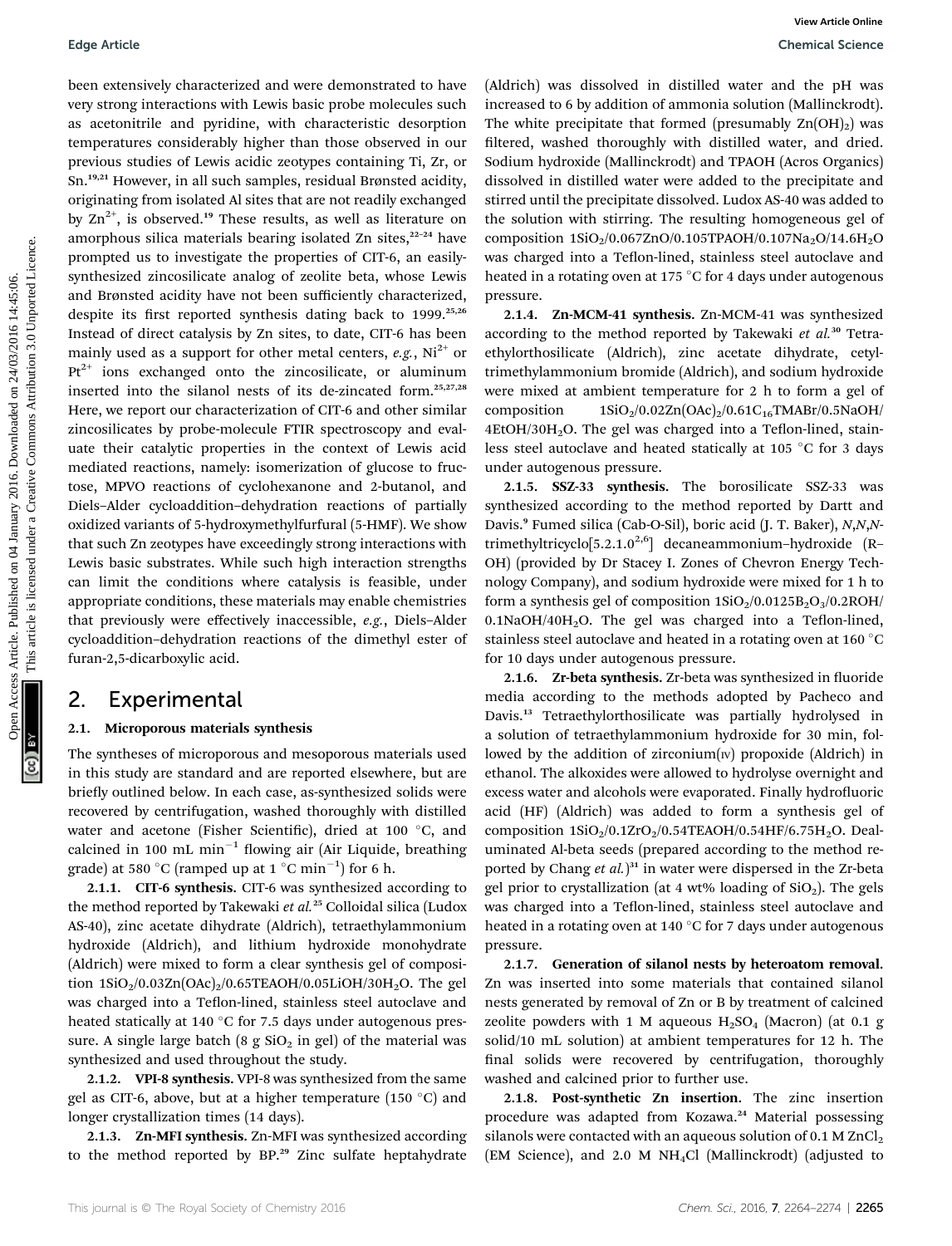desired pH by NH4OH or HCl), using 1 g solid/25 mL solution. The dispersed solids were stirred in such solutions for 12 h at ambient temperature.

Na/Zn/Al-beta and Zn/Al-beta were generated by adapting the Zn-exchange procedure of Penzien et al.<sup>19</sup> 0.06 M Zn(OAc)<sub>2</sub> aqueous solution was contacted with calcined Na–Al-beta or H– Al-beta (Tosoh), at 80 °C, for 24 h, using 1 g solid/25 mL solution.

After the exchange procedures, the solids were recovered by centrifugation, washed twice with distilled water (1 g solid/25 mL water), dried, and calcined, as previously described.

#### 2.2. Characterization of solids

Scanning electron microscopy (SEM) with energy dispersive Xray spectroscopy (EDS) measurements were recorded on a LEO 1550 VP FE SEM at an electron high tension (EHT) of 15 kV. The crystalline structures of zeolite samples were determined from powder X-ray diffraction (XRD) patterns collected using a Rigaku Miniflex II diffractometer and Cu K $\alpha$  radiation. Thermogravimetric analysis (TGA) under an air atmosphere was performed on a PerkinElmer STA 6000 with a ramp of 10  $^{\circ}$ C  $min^{-1}$  up to 900 °C. Probe molecule IR spectroscopy experiments were performed on a Nicolet Nexus 470 Fourier transform infrared (FTIR) spectrometer with a liquid  $N_2$  cooled Hg– Cd–Te (MCT) detector. Spectra in  $4000-650$  cm<sup>-1</sup> range were acquired with 2 cm<sup>-1</sup> resolution. Self-supporting wafers  $(10-20$ mg cm $^{-2})$  were pressed and sealed in a heatable quartz vacuum cell with removable KBr windows. The cell was purged with air  $(60 \text{ mL min}^{-1}$ , Air Liquide, breathing grade) while heating to 500 °C (1 °C min<sup>-1</sup>), where it was held for 1 h, followed by evacuation at 500 °C for >2 h (<0.01 Pa dynamic vacuum; oil diffusion pump), and cooling to 35  $\degree$ C under a dynamic vacuum. CD3CN (Sigma-Aldrich, 99.8% D atoms) or pyridine (EMD Millipore) was degassed by three freeze (liquid  $N_2$ ), pump, thaw cycles, then dosed to the sample at 35  $^{\circ}$ C until the Lewis acid sites were saturated, at which point physisorbed and gas-phase species were observed. The cell was evacuated down to 13.3 Pa, and the first spectrum was recorded. Then, the cell was evacuated under a dynamic vacuum at 35  $\degree$ C for 24 h, after which the second spectrum was acquired. Subsequent heating to temperatures specified in plots of spectra was performed at 5 °C  $\min^{-1}$ , with a subsequent hold time of 0.5 h or greater (as specified in figure legends) prior to acquisition of the next spectrum. The resulting spectra were baseline-corrected by subtracting the spectrum of the pellet at same temperature prior to adsorption of the probe molecule. The spectra are not normalized by the number of Lewis acid sites or framework vibrations. Spectral artifacts known as "interference fringes" were apparent in some spectra and were removed using a computational method based on digital filtering techniques and Fourier analysis.<sup>32</sup> Openical Science<br>
Using the solution is a solution to tail in propries. Carbodynamic seculo are the solution of the solution of the solution of the solution of the solution of the solution of the solution of the solution

#### 2.3. Catalytic testing

Liquid  $^{1}$ H and  $^{13}$ C NMR spectra were acquired on a Varian 500 MHz spectrometer equipped with an auto-x pfg broadband probe and a Bruker 400 MHz with Prodigy broadband cryoprobe. Carbohydrate analysis was performed via high performance liquid chromatography on an Agilent 1200 system equipped with refractive index and evaporative light scattering detectors. An Agilent Hi-Plex Ca column at 80 °C was used with ultrapure water as the mobile phase (flow rate of 0.6 mL  $\mathrm{min}^{-1}$ ). Quantitative GC-FID analysis of MPVO and DA cycloaddition dehydration reactions was performed on an Agilent 7890B GC system equipped with a flame ionization detector and an Agilent HP-5 column. Qualitative GC-MS analysis of products was performed on an Agilent 5890 GC system with an Agilent 5970 mass spectrometer and an Agilent DB-5 column.

2.3.1. Glucose isomerization reactions. Reactions of glucose (Aldrich) (1 wt% in water or methanol (EMD Millipore) solvent) catalysed by CIT-6 were performed in 10 mL thickwalled crimp-sealed glass reactors (VWR) that were heated in a temperature-controlled oil bath. Reactions were performed at 100 °C, with a 1 : 50 Zn : glucose initial molar ratio. Aliquots  $(\sim 100 \mu L)$  were extracted at indicated times, mixed with a mannitol solution (external standard), filtered with a  $0.2 \mu m$ PTFE syringe filter, and analysed by HPLC. To determine the mechanism of fructose formation, glucose <sup>13</sup>C-enriched at the C1 position  $(^{13}C-C1$ -glucose) (Cambridge Isotope) was reacted with CIT-6 in  $D_2O$  at 100 °C for 1 h. The product solution was filtered and analysed by liquid NMR directly.

2.3.2. MPVO reactions. Reactions of cyclohexanone (Aldrich) and 2-butanol (Fisher Scientific) catalysed by CIT-6 were performed in 10 mL thick-walled crimp-sealed glass reactors (VWR) that were heated in a temperature-controlled oil bath. Reactions were performed at 100 $\degree$ C, in cyclohexane solvent. The cyclohexanone concentration was fixed at 0.1 M for all reactions, and the initial ratio of Zn : cyclohexanone was 1 : 100. Naphthalene was used as an internal standard, and reactions were analysed by GC-FID. The turnover frequency at a given 2-butanol concentration was calculated from the initial rate of formation of cyclohexanol.

2.3.3. Diels–Alder reactions. The procedure for Diels–Alder reactions was adapted from Pacheco and Davis,<sup>13</sup> but was modified for quantification by GC-FID. Reactions of methyl 5-(methoxymethyl)furan-2-carboxylate (MMFC) (enamine) or dimethyl 2,5-furandicarboxylate (DMFDC) (Matrix Scientific) with ethylene (Matheson) were carried out in a 50 mL highpressure stainless steel batch reactor (Parr Series 4590) equipped with a magnetic stirrer (operated at 200 rpm) and heater. For MMFC reactions, 10 mL of a 0.1 M diene solution in heptane (Aldrich) and 100 mg catalyst were loaded into the reactor. DMFDC is poorly soluble in heptane at low temperatures, so this diene, along with 100 mg catalyst were loaded directly into the reactor, and 10 mL of heptane was added to give a nominal concentration of 0.33 M of diene. Decane was also added as an internal standard for GC-FID quantification. At the start of a reaction, the head space of the reactor was purged with helium gas with a fill/vent cycle (10 times). Next, the reactor was pressurized to 35 bar with ethylene gas at ambient temperature. The reactor was heated to reaction temperature while the pressure increased autogenously  $(\sim 60-80$  bar). Reaction time was started when the contents of the vessel reached desired temperature, and after a specified time, the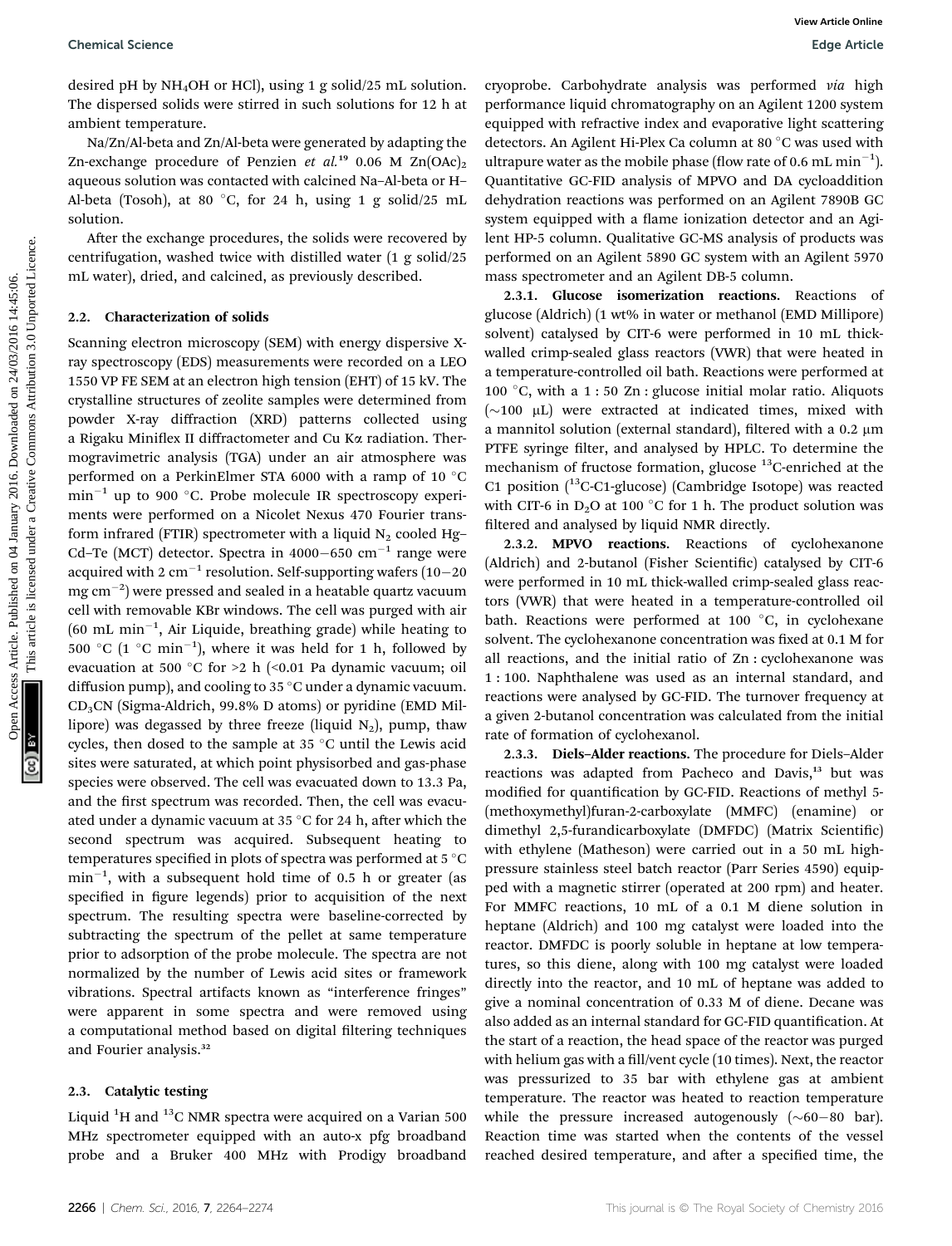reactor was quenched with water and allowed to cool to ambient temperature. At this point, the reactor gases were carefully vented. Solution aliquots that were collected for GC analysis were filtered with a 0.2  $\mu$ m PTFE syringe filter. The MMFC reaction solutions were analysed directly, while for the DMFDC system, 20 mL of acetone were added to solubilize components not readily soluble in heptane. In both cases, aliquots taken for NMR studies were filtered, rotavaped, and redissolved in acetone-d<sub>6</sub> (Cambridge Isotope). Samples of post-reaction catalysts intended for TGA were isolated from reaction solution by centrifugation, washed twice with either heptane (for MMFC reactions) or acetone (for DMFDC reactions), and dried at 100 C overnight. TGA of corresponding washed, unreacted catalysts was used to account for any strongly-retained solvent.

Catalyst recycle experiments were performed for the Diels– Alder cycloaddition–dehydration reaction of DMFDC and ethylene at 210 °C, with CIT-6-reZn-pH = 6.9. First two reruns were performed with samples that were triply washed with acetone and dried at 100 $\degree$ C overnight. The third rerun was performed on recalcined catalyst recovered after the second rerun. In all instances reagent and solvent ratios were adjusted to keep constant ratio to inorganic content, as determined by TGA. SEM-EDS analysis of recovered and acetone-washed catalysts was performed. The catalyst used in the third rerun was also analysed by XRD and CD<sub>3</sub>CN adsorption tracked by IR.

### 3. Results and discussion

#### 3.1. Probe molecule FTIR spectroscopy

The presence and character of Lewis and Brønsted acid sites in solid catalysts may be probed by following the adsorption and desorption behavior of Lewis basic molecules through FTIR spectroscopy. Pyridine and deuterated acetonitrile  $(CD_3CN)$ have been routinely used as Lewis bases for this purpose.<sup>33,34</sup> While the significantly different vibrational modes of pyridine coordinated to a Lewis acid center and pyridinium ion generated from protonation of pyridine by a Brønsted acid allow for easy determination of the presence of the two kinds of sites, more subtle differences that differentiate one kind of Lewis acid center from another are harder to discern. Thus,  $CD_3CN$ , whose CN stretching frequency tends to increase with the strength of the interaction with a Lewis acid center, can be used as a complimentary probe molecule to qualitatively compare the site of interest with other previously studied sites.<sup>33</sup> Additionally, desorption temperatures of such molecules reflect the strength of interactions a given functional group may be expected to have with the site of interest.

Pyridine adsorption onto CIT-6 (Fig. 1) results in IR bands characteristic of pyridine interacting with Lewis acid sites (1451, 1491, and 1610  $\text{cm}^{-1}$ ) and hydrogen bonded pyridine (ca. 1575 and 1446  $\rm cm^{-1}$ ). $^{23}$  No band characteristic of Brønsted acid sites (ca. 1550 cm<sup>-1</sup>) is observed. Pyridine remains adsorbed on the Lewis acid sites up to 300–350  $\degree$ C. In contrast, pyridine dosed onto bulk ZnO results in bands characteristic of Lewis acid sites (1451 and 1610 cm<sup>-1</sup>), hydrogen-bonded pyridine (1574 cm<sup>-1</sup>), and a broad band in the range previously assigned to both dissociatively-adsorbed pyridine on base sites  $(C_5H_4N^-$  species)



Fig. 1 Baseline corrected IR spectra of pyridine adsorbed on CIT-6 at 35 °C. Different colors (indicated in legend) correspond to different subsequent desorption temperatures carried out for 1 h. Peaks corresponding to pyridine coordinated to Lewis acid (L), Brønsted acid (B), and hydrogen-bonding (H) sites are marked.

and to protonated pyridine on strong Brønsted acid sites  $(C_5H_5NH^+$  species)<sup>33,34</sup> (Fig. S1†). Furthermore, all such adsorbed pyridine desorbs upon evacuation at 300 °C (Fig. S1 $\dagger$ ).

Adsorption of  $CD_3CN$  reveals the presence of at least two Lewis acid sites in CIT-6 (Fig. 2), with deconvoluted bands appearing at 2311  $\text{cm}^{-1}$  and 2290  $\text{cm}^{-1}$ . The frequency of the  $2311$   $cm^{-1}$  band of CIT-6 suggests an extent of polarization comparable to that generated by Sn-MCM-41, Sn-MFI, and Zrbeta (ca. 2309–2312  $\text{cm}^{-1}$ ), but lower than that generated by the "open" Sn site of Sn-beta  $(2315 \text{ cm}^{-1})$  or Al Lewis acid sites in various zeolites ( $\geq$ 2320 cm<sup>-1</sup>).<sup>33,35,36</sup> This band is intermediate between the 2314  $cm^{-1}$  band reported for the Zn-exchanged Albeta<sup>19</sup> and the 2305  $cm^{-1}$  band measured for Zn sites dispersed on amorphous silica (Fig. S2†). The lower frequency of the band measured for the amorphous-supported Zn sites is consistent with the trend observed for Sn in Sn-beta and Sn-MCM-41.<sup>36,37</sup>



Fig. 2 Baseline corrected IR spectra of  $CD_3CN$  adsorbed on CIT-6 at 35 °C (green solid) and desorbed at different times and temperatures: 24 h at 35 °C (green, dashed), 0.5 h at 100 °C (black, solid), 1.5 h at 100  $\degree$ C (black, dashed), 0.5 h at 200  $\degree$ C (orange, solid), 0.5 h at 300  $\degree$ C (red, solid), and 0.5 h at 350  $^{\circ}$ C (blue, solid).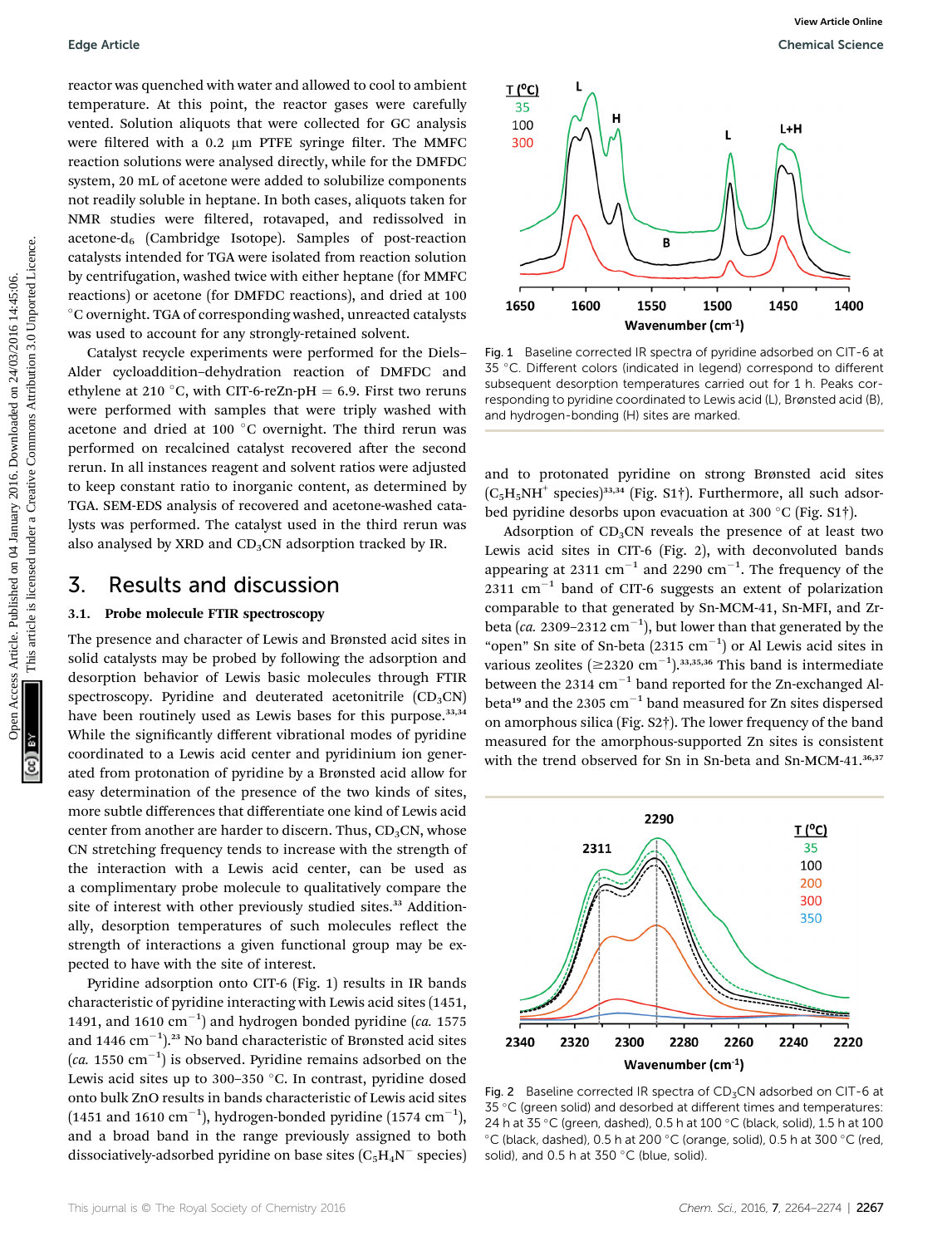Silica-supported Zn sites have been previously characterized in the context of alkane dehydrogenation. EXAFS data suggest that the dehydrated Zn sites in this type of material datively coordinate an oxygen of a neighboring silanol (as shown in structure  $Z_0$  in Scheme 1),<sup>22</sup> but this polarization appears insufficient to generate a strong Brønsted acid site that is capable of protonating pyridine.

The 2290 cm<sup>-1</sup> band of CD<sub>3</sub>CN adsorbed on CIT-6 is likely associated with Li-bearing Zn sites. We previously observed a CD<sub>3</sub>CN band ca. 2292 cm<sup>-1</sup> in a Sn-beta material that was exchanged with Li<sup>+</sup> under basic conditions in order to cationate the neighboring silanol of the "open" Sn site.<sup>21</sup> Similarly,  $Na<sup>+</sup>$ and  $K^+$  exchanges generate sites with characteristic CD<sub>3</sub>CN bands  $ca$ . 2280 and 2273  $cm^{-1}$ , respectively. VPI-8 (VET framework) is a zincosilicate with a higher framework density than CIT-6 that can be found as a minor phase impurity in CIT-6 powders and is difficult to detect at low concentrations (as demonstrated by the data shown in Fig. S3†). VPI-8 crystallizes if the CIT-6 gel (which contains  $Li<sup>+</sup> ions$ ) is aged beyond complete CIT-6 crystallization<sup>38</sup> and exhibits a CD<sub>3</sub>CN band primarily *ca*.  $2294 \text{ cm}^{-1}$ . On the other hand, Zn-MCM-41 and Zn-MFI are synthesized from gels containing  $Na^+$  ions and CD<sub>3</sub>CN bands *ca*.  $2280$  cm<sup>-1</sup> are observed for these materials. These data are consistent with the presence of Zn sites possessing structures  $Z_1$ and/or  $Z_2$  in Scheme 1. Further support for this tentative assignment comes from ion exchange experiments that shift the site distribution in CIT-6. A moderately basic Li<sup>+</sup> exchange (1 M LiNO<sub>3</sub>, and initial pH = 10, set by LiOH) generates a material (CIT-6-LiEx) possessing primarily a 2290  $\text{cm}^{-1}$  CD<sub>3</sub>CN band. On the other hand, exchanging CIT-6 with a nearly-neutral 1 M solution of  $N(CH_3)_4Cl$ , followed by calcination, produces a material (CIT-6-Z<sub>0</sub>) possessing primarily a 2312 cm<sup>-1</sup> CD<sub>3</sub>CN band, with a broad red-shifted shoulder. It is important to note that, within the measurement error of energy dispersive spectroscopy (EDS), CIT-6-LiEx (Si/Zn =  $10.9 \pm 2.1$ ) has the same Zn content as the parent material (Si/Zn =  $12.2 \pm 0.9$ ), but CIT-6-Z<sub>0</sub> loses nearly half of its Zn (Si/Zn = 21.3  $\pm$  4.2). Materials with higher total Zn contents, with  $CD_3CN$  bands ca. 2312-2310  $\rm cm^{-1}$ , can be generated by an alternative post-synthetic strategy (vide infra). IR spectra of  $CD_3CN$  adsorbed on VPI-8, Zn-MCM-41, Zn-MFI, and a number of post-synthetically Zn-modified materials are shown in Fig. S2† (powder XRD data of these microporous materials are included in Fig. S3†). Operation Selence<br>
Silica-supported Zin sites hypothemics. Exhibition and the CTVs of the correlation of the common and the CTVs of the common access Creative Common Common Common Common Common Common Common Capital and t

In our hands,  $CD_3CN$  appears to interact much stronger with the two discernable Lewis acid sites in calcined CIT-6, than with any of the sites in Sn-, Ti-, or Zr-beta, or their alkali-exchanged



Scheme 1 Proposed framework Zn site structures in microporous zincosilicates.  $M^{+}$  is a monovalent cation, such as alkali or alkyl ammonium.

counterparts. In fact, the persistence of coordinated  $CD_3CN$  on the CIT-6 sites to temperatures beyond 200  $^{\circ}$ C under vacuum (Fig. 2) is consistent with the high temperatures of TPD desorption peaks for Zn-exchanged Al-beta.<sup>19</sup> The high interaction strength of  $CD_3CN$  with such sites (as inferred from high desorption temperatures) appears to conflict with the relatively low induced blue shifts of the CN vibration. This disparity may stem from the difference in the energies of structural rearrangements for Zn sites vs. Sn, Ti, or Zr sites upon desorption of probe molecules.

 $CD<sub>3</sub>CN$  adsorbed on bulk ZnO generates spectroscopic signatures distinct from CIT-6 (Fig. S4<sup>†</sup>), with a broad band ca.  $2300 \text{ cm}^{-1}$  that can be attributed to Lewis or Brønsted acid sites, as well as a multitude of bands below 2200  $\rm cm^{-1}$ , characteristic of  $CD_2CN^-$  and polyanions formed by deprotonation of  $CD_3CN$ by strongly basic surface oxygen species.<sup>34</sup> While the 2300  $cm^{-1}$ band is not spectroscopically resolved from the bands observed in CIT-6, the lack of  $CD_2CN^-$  signatures in the CIT-6 spectra suggests absence of detectable amounts of extra-framework ZnO in CIT-6 after calcination.

#### 3.2. Catalysis with microporous zincosilicates

We have previously explored reactions of sugars catalyzed by isolated Sn sites in  $SiO_2$ -based materials and by  $SnO_x$  particles located in the pores of Si-beta.<sup>39</sup> The isolated "open" Sn sites that have an adjacent protonated silanol were found to promote glucose–fructose isomerization through a 1,2-intramolecular hydride shift mechanism, while  $SnO<sub>x</sub>$  particles behaved as base catalysts by promoting the same isomerization through an enolate mechanism that involves deprotonation of  $\alpha$ -carbonyl carbon (Scheme S1 $\dagger$ ).<sup>21,39</sup> Data provided in Fig. 3 show that under the same reaction conditions as we used previously, CIT-6 isomerizes glucose to fructose in both water and methanol solvents, but does so with proton abstraction from the  $\alpha$ carbonyl carbon (as evidenced by  $^{13}$ C NMR of isotopically labeled glucose; Fig. S5†). While the reaction appears to proceed catalytically (TOF > 1 in water and methanol), the reaction slows



Fig. 3 Glucose isomerization reactions are catalyzed by CIT-6 in water (left) and methanol (right) solvents. Glucose conversion (red squares), fructose yields (blue circles), and mannose yields (green triangles) are plotted as a function of reaction time. Reaction conditions: 100 °C, 1% (wt/wt) glucose, 1 : 50 Zn : glucose initial molar ratio.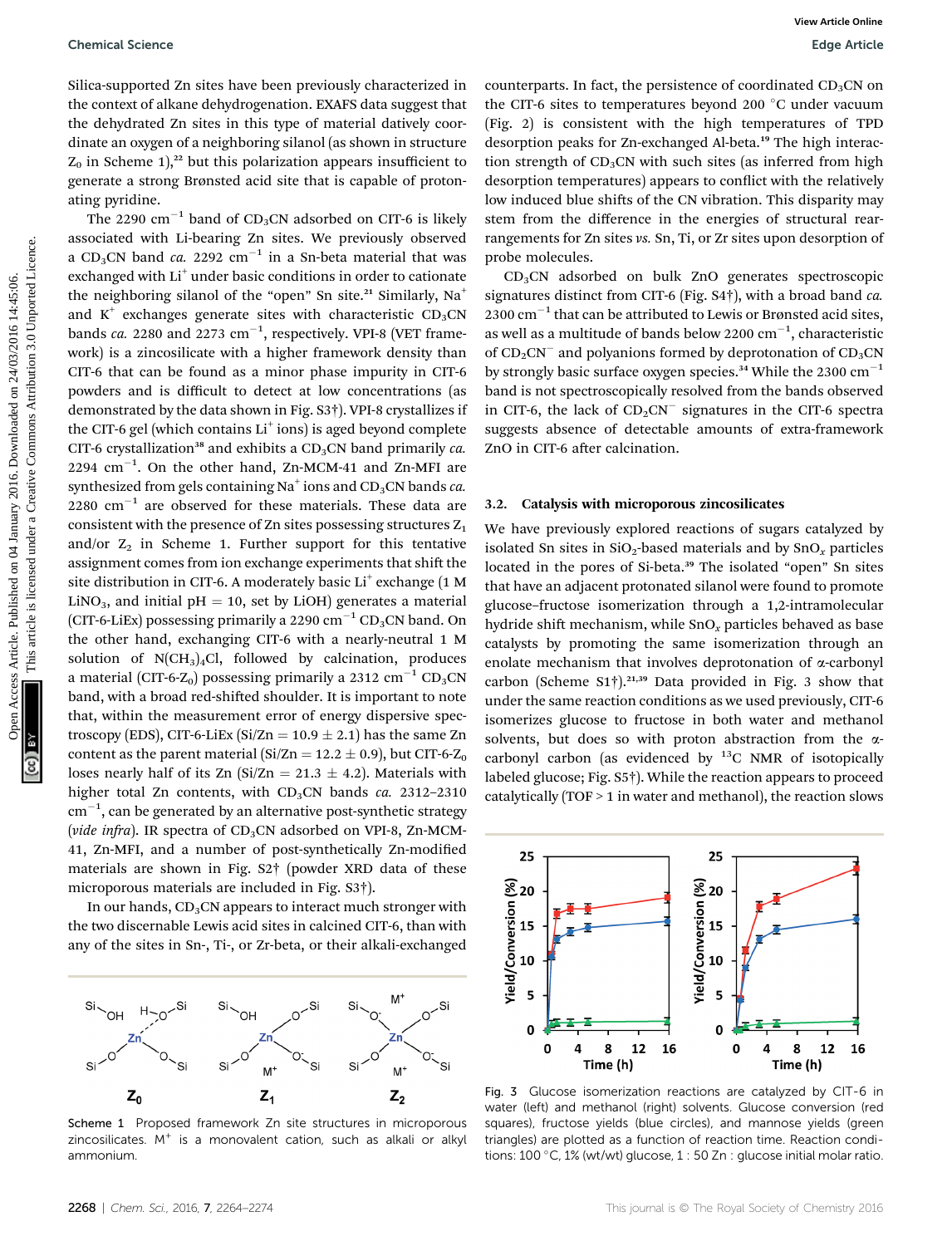prior to reaching an equilibrium distribution of sugars, suggesting that catalyst deactivation occurs (Fig. S6†).

EDS analysis indicates a 35% decrease in Zn content of the CIT-6 sample after reaction in water. Recalcination of the catalyst recovered and washed after such a reaction does not result in the recovery of isomerization activity. Additionally,  $CD<sub>3</sub>CN$  adsorption on this material reveals a loss of the 2290  $cm^{-1}$  band that is present in the original CIT-6 sample, but retention of the 2311  $cm^{-1}$  band (Fig. S7†). Though ZnO and  $Zn(OH)$ <sub>2</sub> can catalyze the isomerization glucose through the enolate pathway, it is unlikely that the isomerization activity observed in the original CIT-6 is attributable to such species, as their presence is not observed in spectroscopic characterization, and the permanent catalyst deactivation is inconsistent with their presence. The catalytic data obtained from CIT-6 are more consistent with involvement of  $Z_1$  or  $Z_2$  sites that we hypothesize are correlated to the 2290  $\text{cm}^{-1}$  CD<sub>3</sub>CN band. The enhanced basicity of framework oxygens whose charge is balanced by alkali cations may allow for participation of  $Z_1$  or  $Z_2$ sites in this base-promoted reaction. The generation of small quantities of  $\alpha$ -hydroxycarboxylic acid species (e.g., lactic acid), as ascertained by  $^{1}H$  and  $^{13}C$  NMR, suggests acid-catalyzed hydrolysis of  $Z_1$  and  $Z_2$  sites as the possible mode of deactivation. Edge Article<br>
published on equality distribution distribution of sugara, say<br>
georg Tow considerable on considerable are not be about the common access are not be about the frequency of isometricity and the second in the

While CIT-6 is an active catalyst for the glucose–fructose isomerization, this reaction is not proceeding via catalysis by the Lewis acid sites (as probed by base adsorption and IR). The  $pK_a$  values of the conjugate acids of nitriles are higher than those of the conjugate acids of aldehydes, ketones, alcohols, and water. Outside of solvation effects, this relative ranking implies that nitriles should have weaker interactions with Lewis acid sites than the other Lewis basic species listed above. Data provide in Fig. 2 show that vacuum desorption of  $CD_3CN$  from CIT-6 Lewis acid sites at 100  $^{\circ}$ C is slow, with minimal desorption occurring over the course of an hour. Desorption of water, methanol, and cyclohexanone were also observed to be slow at 100 $\degree$ C, and appreciable desorption rates only occurred at temperatures higher than 200 $^{\circ}$ C. These low rates of desorption of probe molecules are expected to translate to slow desorption of these types of compounds present in solutions at reaction conditions. Thus, the Lewis acid-mediated catalytic properties of Zn sites in CIT-6 at low temperatures are mitigated in solvents possessing strongly Lewis basic functional groups. This interpretation is supported by the observed rate behavior of Lewis-acid mediated MPVO reactions of cyclohexanone and 2 butanol catalyzed by CIT-6. Data in Fig. 4 show the measured initial rates for this reaction as a function of 2-butanol concentration, for a fixed concentration of cyclohexanone  $(0.2)$ M). The initial rate of the reaction increases with increasing 2 butanol concentration, but peaks at a concentration where the ratio of the two reactants is stoichiometric (0.2 M), and decreases with further increase in 2-butanol concentration. This reaction behavior is consistent with kinetically limiting desorption rates. The nominal TOF of CIT-6 for this reaction (based on total Zn) is 3–4 orders of magnitude lower than that of Sn-beta (based on total Sn) under similar reaction conditions.<sup>3</sup> At this point, it is not clear if the low TOF reflects the intrinsic



Fig. 4 Initial TOF of MPVO reactions of cyclohexanone and 2-butanol catalyzed by CIT-6 as a function of 2-butanol concentration. Reaction conditions: 100 °C, 0.2 M cyclohexanone, indicated concentration of 2-butanol in cyclohexane, and 1 : 100 Zn : cyclohexanone initial molar ratio.

catalytic activity of the Zn sites and their hindered desorption rates, or if severe diffusion limitations induced by high concentrations of strongly bound species also contribute to the slow measured kinetics.

Sabatier's principle can be used to qualitatively rationalize the poor catalytic performance observed for MPVO reactions promoted by CIT-6 relative to the performance of other Lewis acidic beta zeotypes known to catalyze such reactions,<sup>2,40</sup> and to infer reaction conditions where CIT-6 may behave as a catalytically interesting material. The principle states that for a reaction with a given activation energy, an optimal enthalpy of desorption of the substrate from the heterogeneous catalyst exists. For MPVO reactions, Ti-beta appears to interact too weakly and CIT-6 too strongly with the carbonyl bearing substrates (as inferred from desorption of cyclohexanone), with both cases resulting in low reaction rates. Sn-beta and Zr-beta have desorption rates intermediate to the two extremes and result in significantly higher reaction rates at a given temperature. Because these materials usually possess more than one kind of coordination environment for the heteroatoms, quantitative statements of these results is presently not possible due to a lack of measurements of site-specific reaction rates and adsorption enthalpies. Another outcome of Sabatier's principle suggests that reactions with higher intrinsic activation barriers will generally correspond to higher optimal adsorption enthalpies. Thus, the Lewis acid sites of CIT-6 have the potential to catalyze high-temperature reactions more optimally than the Lewis acid sites in weaker binding materials such as in Ti-, Zr-, and Snbeta.

The Diels–Alder (DA) cycloaddition–dehydration reactions of substituted furans with ethylene are a promising route to terephthalic acid made from renewable sources (Scheme 2). Such reactions of dimethyl furan ( $R_1 = R_2 = CH_3$  in Scheme 2) can be catalyzed more efficiently by Brønsted acids than Lewis  $acids$ , $41,42$  but furans with oxygenated side-groups that can be derived from 5-hydroxymethylfurfural without costly reduction steps react on Brønsted acidic zeolites with negligible selectivities towards desired DA products under similar or milder conditions.<sup>13</sup> Only the Lewis-acidic, Sn- and Zr-beta were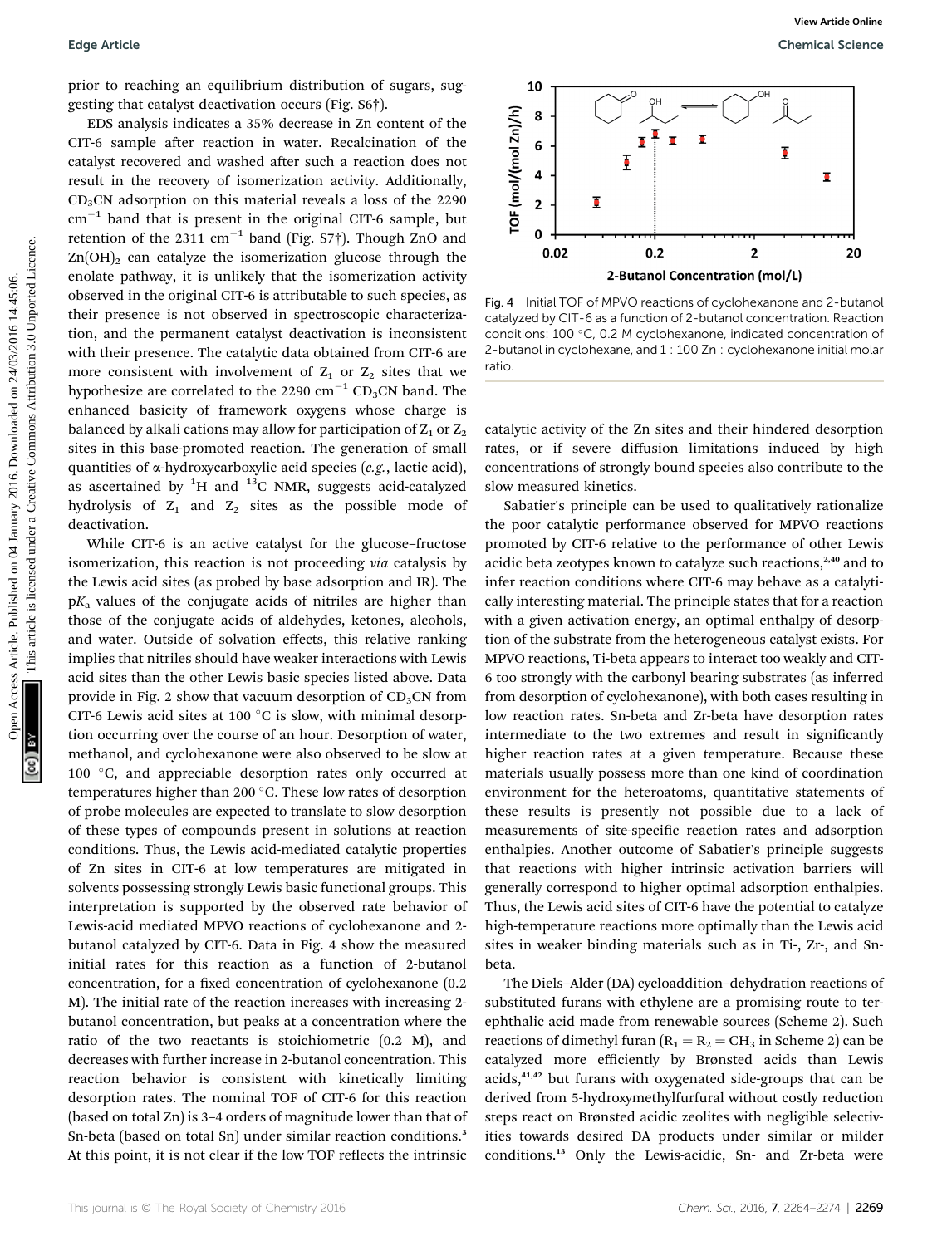

Scheme 2 Generalized description of Diels–Alder cycloaddition– dehydration reactions of substituted furans ( $R_1$ ,  $R_2 = CH_3$ , CH<sub>2</sub>OR, CHO, or CHOOR, where  $R = H$  or alkyl group). This is a multistep process, whose rate limiting steps are greatly influenced by the identity of the  $R_1$  and  $R_2$  groups.

previously observed to catalyze the DA reactions of such substrates with appreciable selectivity, with Zr-beta resulting in considerably higher selectivities, for reasons currently not understood.<sup>13</sup> The apparent absence of strong Brønsted acid sites in CIT-6 makes it a candidate catalyst for these kinds of DA reactions.

In heptane solvent, CIT-6 catalyzes the formation of methyl 4-(methoxymethyl) benzenecarboxylate (MMBC) in the reaction of methyl 5-(methoxymethyl)furan-2-carboxylate (MMFC) with ethylene at 190 °C, with a yield of 16% at 51% selectivity (Fig. 5). No significant quantities of soluble byproducts were detected by <sup>1</sup>H NMR (Fig. S8†) or observed in the GC chromatograms. Interestingly, no conversion is observed in dioxane, the solvent found to give the best selectivity for this reaction when Zr-beta or Sn-beta catalysts are used.<sup>13</sup> This result is consistent with the hypothesis that, in CIT-6, there is Lewis acid site passivation through competitive binding of oxygenated species, even at these relatively high temperatures. Furthermore, Brønsted acid sites are expected to not be passivated in dioxane, and the lack of MMFC conversion in this solvent suggests that no catalytically relevant Brønsted acid sites are accessible at the reaction temperatures. Additionally, bulk ZnO produces no detectable conversion of MMFC in heptane, demonstrating that it is the

framework Zn in CIT-6 that is catalytically active in this reaction. CIT-6-LiEx is significantly less active than the parent CIT-6, suggesting that the CIT-6 sites associated with 2290  $cm^{-1}$  $CD<sub>3</sub>CN$  IR band are unable to effectively catalyze these reactions. CIT-6- $Z_0$  primarily has sites associated with the 2311  $\text{cm}^{-1}$  CD<sub>3</sub>CN IR band and, despite its lower Zn content, results in higher MMBC yields than the parent CIT-6 material. These data implicate the  $Z_0$  sites as the catalytically active species in such DA cycloaddition–dehydration reactions. However, site cooperativity in mixed-site samples of CIT-6 is another possibility that warrants consideration in future studies. Because determination of cooperativity would require quantitation of each type of site, determination of their proximity, and measurement of intrinsic site kinetics, such efforts are outside of the scope of this work.

While other porous zincosilicate materials (Zn-MCM-41, Zn-MFI, VPI-8, and deboronated SSZ-33 that has been postsynthetically zincated) have varying distributions of Zn Lewis acid sites (*i.e.*, different proportions of  $Z_0$ ,  $Z_1$ , and  $Z_2$  type of sites as characterized by  $CD_3CN$  IR experiments (Fig. S2†)), all of these materials produce negligible levels of MMBC and result in minor conversion of MMFC and appear brown in color after reaction (Table S1†). The reason for the lack of activity of Zn sites in these materials remains unknown. However, the 10MR pores in Zn-MFI may be too small. VPI-8 (VET structure) has a 1- D linear 12MR pore system and SSZ-33 (CON structure) has 12MR pores intersected by 10 MR pores, so both materials should be able to accommodate molecules that can enter the \*BEA framework, but the additional limitation of 1-D diffusion may render these materials effectively inactive. The lack of activity of the un-constrained sites in Zn-MCM-41 or Zn on amorphous silica are hard to reconcile, but these results are Openies Science<br>  $R_1 = \sqrt{2}$ ,  $R_2 = 0$ , then<br>  $R_3 = 0$ ,  $R_4 = 0$ ,  $R_5 = 0$ ,  $R_6 = 0$ ,  $R_7 = 0$ ,  $R_7 = 0$ ,  $R_8 = 0$ ,  $R_7 = 0$ ,  $R_8 = 0$ ,  $R_9 = 0$ ,  $R_9 = 0$ ,  $R_9 = 0$ ,  $R_9 = 0$ ,  $R_9 = 0$ ,  $R_9 = 0$ ,  $R_9 = 0$ ,  $R_9 = 0$ ,  $R_9 =$ 



Fig. 5 Diels–Alder cycloaddition–dehydration reactions of MMFC with ethylene catalyzed by CIT-6 and its various modified forms with different Zn contents and site distributions.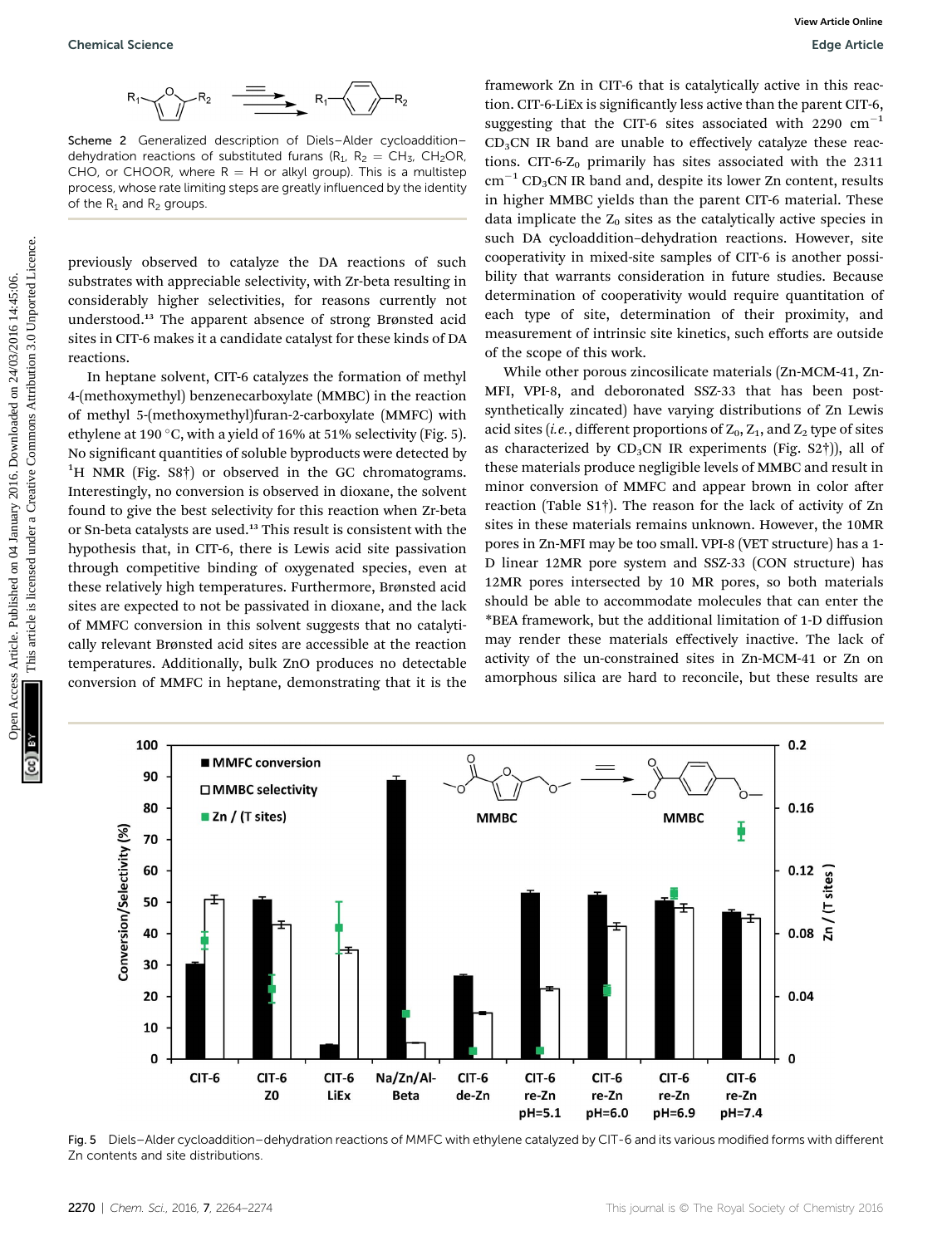consistent with the reported lack of activity of Sn- and Zr-MCM-41,<sup>13</sup> and suggest that the \*BEA framework may play a role in the stabilization of intermediates or transition states for such DA reactions. We also note that Na–Al-beta that has been ion exchanged with  $Zn^{2+}$  leads to negligible selectivity towards MMBC, and apparent coking of catalyst.

Assuming homogeneous dispersion of Zn in CIT-6, the relatively low Si/Zn ratio of the material (12.2  $\pm$  0.9) implies that 4.8 Zn sites are found per unit cell. Considering that each MMFC molecule possesses 4 oxygen atoms, and spans a large fraction of the void space of a \*BEA unit cell, coordination to multiple Zn sites is possible at high Zn loadings. Multiple coordination points with the framework are expected to further increase the molar enthalpy of desorption for reactants, intermediates, and products. The close spacing of Zn sites also increases the likelihood of coupling reactions, as adsorbates may be positioned in intimate contact for extended periods of time. We investigated the possibility of increasing catalyst selectivity by adapting a procedure used to ion-exchange Zn amines onto amorphous silica supports in order to generate dispersed Zn sites primarily in  $Z_0$  configuration, as characterized by  $CD_3CN$  IR experiments (Fig. S2 $\dagger$ ).<sup>24</sup> Briefly, this procedure involves contacting a material possessing silanol nests with an aqueous solution containing  $0.1$  M ZnCl<sub>2</sub>, and  $2.0$  M NH4Cl, adjusted to desired pH by NH4OH or HCl, followed by recovery and washing of solids, drying, and calcination. For amorphous silica, this procedure is reported to generate materials with Si/Zn ratios as low as 9 when the pH of the starting solution is 7.4, while decreasing pH of the starting solution leads to lower Zn contents.<sup>24</sup> CIT-6 exposed to 1.0 M  $H<sub>2</sub>SO<sub>4</sub>$  for 12 h, at ambient temperatures, (denoted CIT-6-de-Zn) loses most of its Zn (Si/Zn = 188  $\pm$  17 is near the detection limit of EDS), leaving behind silanol nests that can host re-introduced Zn. Indeed, the application of the Zn–amine-based procedure leads to incorporation of Zn in CIT-6-de-Zn, with higher pH corresponding to higher Zn incorporation and higher MMBC yields (up to  $pH = 6.9$ ), at nearly identical conversions (see entries in Fig. 5 denoted as CIT-6-re-Zn-pH =  $X$ , where  $X$ corresponds to the initial pH in the re-zincation solution). At Si/  $Zn = 5.8 \pm 0.2$ , CIT-6-re-Zn-pH = 7.4 has a nominal Zn loading that exceeds that of the original material by a factor of 2. Such high Zn loading either suggests that the original CIT-6 material, prior to de-zincation, already possesses a number of unoccupied silanol nests, or that immobilization of extra-framework Zn species may also occur at higher pH. Edge Article<br>
consistent with the pure of furthermore mythes and 2.44CM-<br>
Article of furthermore mythes are commonly are consistent of the second of the furthermore and the methods of the second<br>
methods are the methods ar

Interestingly, CIT-6-de-Zn converts a signicant amount of MMFC (27%), with low selectivity towards MMBC (15%). These data suggest that the side reactions do not correlate with decreased Zn spacing, but reveal that underlying non-selective sites may exist in CIT-6. Standard CIT-6 is synthesized in hydroxide media with Ludox AS-40 as the silica source. Thus, the byproduct-forming sites may be either highly active impurities from Ludox (Al or Fe) that are not removed by the acid treatment, or the numerous silanol defects that are generated upon de-zincation.

While the MMBC selectivity of CIT-6, or the various postsynthetically generated Zn-containing beta zeotypes presented

here, is still lower in heptane than that reported for Zr-beta in dioxane ( $\sim$ 70–80%), it is higher than that of Sn-beta in dioxane  $(\sim]50\%$ ).<sup>13,43</sup> Furthermore, a number of reactions reported here exceed the selectivity of Zr-beta in heptane under identical reaction conditions (measured to be 42% here), and result in comparable net yields of MMBC. The MMBC selectivity of CIT-6 can be further increased to 62% by lowering the reaction temperature to 170  $^{\circ}$ C (Table S1†).

Another interesting and more stable furan, 2,5-furandicarboxylic acid (FDCA), is formed upon oxidation of both side-groups of 5-HMF to carboxylic acid groups, and can be obtained in high yield and selectivity from 5-HMF, or can be made from fructose, with 5-HMF as an intermediate in a "onepot" scheme.44,45 The dimethyl ester of FDCA, dimethyl 2,5 furandicarboxylate (DMFDC), is used in its purification by vacuum distillation, and can be formed either through a separate esterification of FDCA, or directly and quantitatively during the oxidation of 5-HMF.<sup>46</sup> DA cycloaddition-dehydration reactions of ethylene with FDCA and DMFDC  $(R_1 = R_2 = \text{COOH or})$ COOMe in Scheme 2, respectively), are attractive direct routes to terephthalic acid (TPA) and dimethyl terephthalate (DMT), respectively, that do not require subsequent oxidation steps. Prior investigations of such reactions catalyzed by Sn-beta showed that both of these substrates were highly resistant to DA reactions. Only under forcing conditions (300 °C) did DMT form from DMFDC in dioxane solvent, with a molar yield of 0.4% and >1% selectivity.13,47 A BP patent reports no formation DMT, but a molar yield of 0.023% of TPA, at 0.038% selectivity, when DMFDC is reacted with ethylene without a catalyst in toluene solvent at 190-195 °C.<sup>48</sup> Similarly a Furanix - Coca-Cola patent application reports a 7.2–11.6% yield of TPA, at an undisclosed conversion or selectivity, without any DMT observed, when DMFDC is reacted with ethylene in homogeneous acid/acetic anhydride mixtures at 240 $\degree$ C.<sup>49</sup>

CIT-6 is able to catalyze the formation of DMT from DMFDC at 190 $\degree$ C, with a yield of 3.4% and 5.1% selectivity (Fig. 6). GC-MS and <sup>1</sup> H NMR spectra (Fig. S9 and S10†) of the reaction solutions indicate significant quantities of three byproducts: methyl 2-furoate (MF), methyl benzoate (MB), and 2-cyclohexenone (CHO), at 50.5%, 5.3%, and 2.8% yield (measured by GC-FID), respectively. MF is hypothesized to form through decarboxylation reactions of DMFDC, while MB may form either through a DA step with ethylene from MF, or as a decarboxylation product from DMT. No significant formation of MB was observed when DMT was used as a reactant, suggesting that the latter scenario is not likely. CHO is potentially formed from the DA product of ethylene and furan, as shown in Scheme S2.† After the DA cycloaddition, the resulting 7-oxabicyclo $[2.2.1]$ hept-2-ene adduct can rearrange to an epoxide, as is proposed to occur in the Lewis acid catalyzed dehydration of the DA adduct of dimethyl furan.<sup>42</sup> Subsequently, the epoxide can be isomerized into the enone by a Lewis-acid-promoted hydride shift.<sup>50</sup> The presence of this product suggests that furan and benzene should also form, but these species are only observed in GC-MS at very small relative amounts, and are poorly resolved from solvent peaks. Furthermore, because these species are significantly more volatile than any other component of the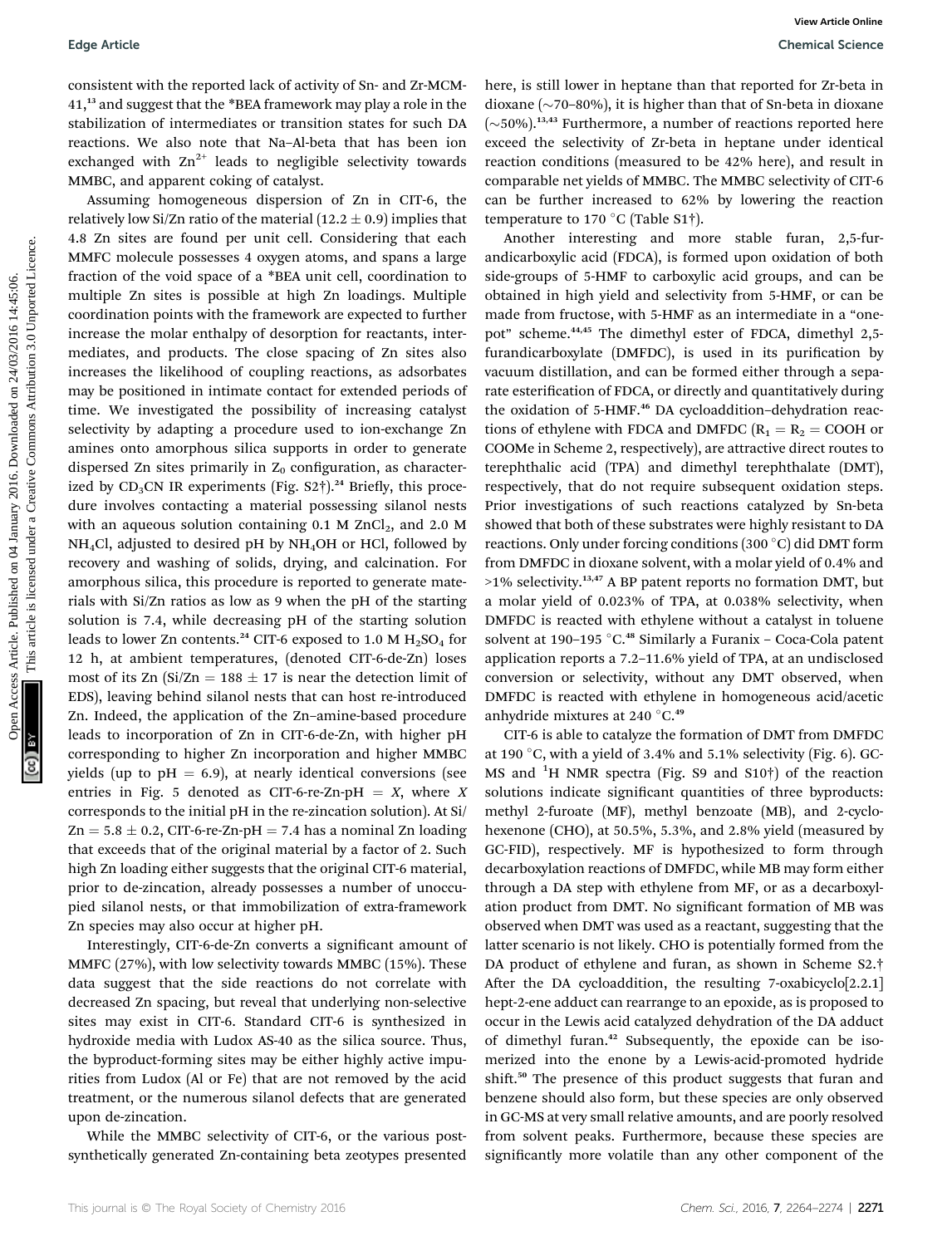

Fig. 6 Diels–Alder cycloaddition–dehydration reactions of DMFDC catalyzed by CIT-6 and CIT-6-re-Zn-pH  $= 6.9$  at various temperatures. Resulting yields (%) of DMT, MF, MB, CHO, and DMFDC are calculated as ratio of moles formed to initial moles of DMFDC. Mass on catalyst (%) is expressed as ratio of combustible mass on catalyst (measured by TGA) to initial mass of DMFDC. Reaction conditions: 12 h, effective concentration of 0.033 M DMFDC in 10 mL heptane, 100 mg of catalyst, and 35 bar  $C_2H_2$  at 25 °C.

reaction solution they may be removed in part during vessel depressurization. For these reasons, we did not attempt to quantify the yields of furan and benzene in this work. Scheme 3 summarizes the hypothesized reaction network.

With Sn-beta catalysts, the disodium salt of FDCA was reported to primarily decarboxylate rather than produce DA products.<sup>47</sup> Furthermore, decarboxylation reactions of esters are generally hypothesized to proceed through free acid or carboxylate intermediates, which may be stabilized by alkali ions.<sup>51</sup> Thus, the Li-bearing sites of CIT-6 were suspected as a potential source for such decarboxylation reactions. CIT-6-re-Zn-pH  $= 6.9$ 



Scheme 3 Full Diels–Alder cycloaddition–dehydration reaction diagram for DMFDC as a substrate. In the case of CIT-6, decarboxylation reactions are primarily catalyzed by Li-bearing sites.

does not possess Li-bearing sites, and results in nearly double DMT yield (5.6%) and significantly higher selectivity (30.2%) than the parent CIT-6 material. Furthermore, elimination of the Li-bearing sites significantly reduces the production of MF, MB, and CHO to 2.1%, 0.8%, 1.7%. Analogous decarboxylation products, 2-(methoxymethyl)furan and (methoxymethyl) benzene, were not observed in product solutions of MMFC reactions with Li-containing catalysts (Fig. S8†), but such species may be intermediates in coking that is observed for the MMFC reactions on CIT-6. While undesirable here, sites responsible for decarboxylation reactions of FDCA may be of interest in the context of Henkel reactions that have been shown to be catalyzed by  $ZnCl_2$ .<sup>52</sup> We note that at 190 °C, Zn/Al-beta also catalyzes the formation of DMT, with a 9.0% DMT yield and 10.8% selectivity. Significant amounts of decarboxylation products are observed with this material, with 36.4%, 1.4%, and 0.7% yields of MF, MB, and CHO, respectively.

TGA mass losses above 250  $\degree$ C for the acetone-washed catalyst from DMFDC reactions catalyzed by CIT-6 and CIT-6-re-Zn $pH = 6.9$  correspond to 3.4% and 7.4% of the initial DMFDC mass, respectively (after adjusting for any solvent retention, determined by TGA of acetone-washed, unreacted catalyst). Thus, despite the large difference in conversion and sideproduct formation, the difference in substrate adsorption or coking is minor. Additionally, unlike the yellow-brown color of catalysts after reactions of MMFC, both catalysts appear white after DMFDC reactions. In contrast, the Zn/Al-beta catalyst turned red-brown after DMFDC reactions, suggesting a greater extent of coking occurred on this catalysts, as corroborated by the increase in TGA mass loss to 22.5% of initial DMFDC mass. Mole balance data (based on moles DMFDC) for CIT-6 and CIT-6-re-Zn-pH = 6.9, for temperatures ranging from 170 °C to 230 C, are shown in Fig. 6. The yield of DMT progressively increases with temperature, and despite the accompanying growth of MF, MB, and CHO, the apparent selectivity for DMT also increases up to 36.2%, at 210  $\degree$ C, as the combustible mass deposited onto the catalyst does not appear to change significantly, and constitutes a progressively smaller fraction of the conversion. The large decrease in mole balance closure at 230  $\degree$ C is not accompanied by increase in coking or detectable formation of new product species (as characterized by GC and NMR); however, volatile species like benzene and furan escape quantification under the current experimental protocols, and may constitute a larger fraction of the conversion.

Preliminary investigation of catalyst stability and recyclability were performed with CIT-6-reZn-pH  $= 6.9$  for the DA reaction of DMFDC and ethylene at 210 °C. These experiments suggest that, while the catalyst retains activity without intermediate calcination, the product distribution after each run changes, with decarboxylation reactions becoming more prominent, and contributing to decreased DMT selectivity (Fig.  $S11\dagger$ ). Furthermore, calcination of the catalyst after the second reuse does not restore the initial selectivity. Neither the XRD pattern of (Fig. S12†) nor the qualitative IR spectrum of  $CD<sub>3</sub>CN$  adsorbed on (Fig. S13†) the catalyst recovered after the third run are appreciably changed. Within certainty of EDS measurements, the Si/Zn ratio of the catalyst also remained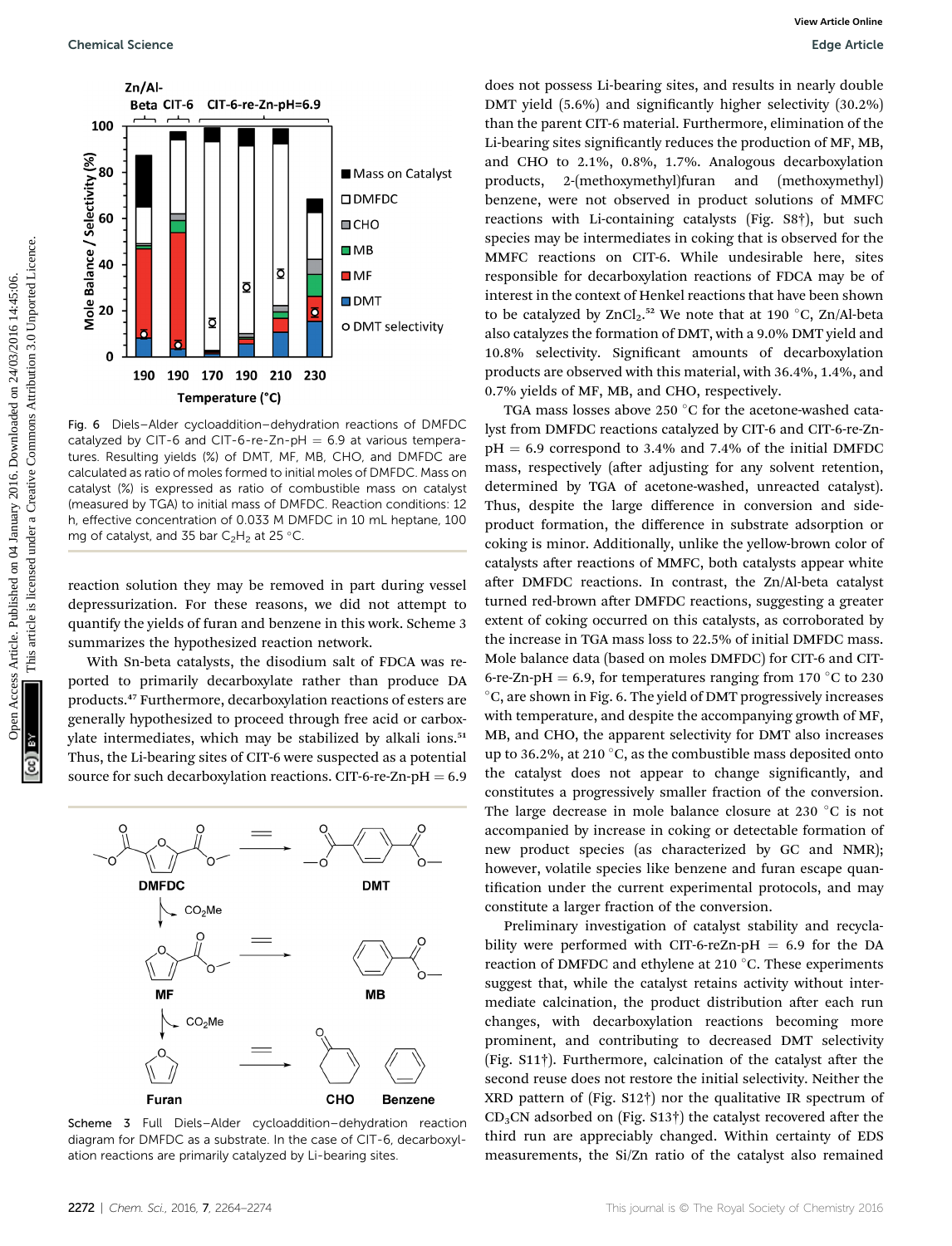constant throughout these experiments (Fig. S14†). Thus, more extensive recyclability tests and new probes for the changes to active site structure are needed to understand the evolution of the catalyst activity and selectivity.

The net processes for biomass-based production of DMT involve the synthesis and purification steps of the furan reactants, as well as any subsequent product processing. DMFDC is a more attractive substrate from the standpoint of its stability and the elimination of oxidation steps after the DA reactions. The data presented here show that isolated Zn sites in the \*BEA framework offer significant improvement in both yield and selectivity of DA cycloaddition–dehydration reactions of ethylene and DMFDC over previously investigated heterogeneous catalysts. While both metrics remain lower for the DA reactions of DMFDC than for MMFC, these results indicate that such reactions are feasible, and warrant further consideration. Additionally, the identified side products of DMFDC reactions, MF, MB, CHO, furan, and benzene, have industrial applications, and do not correspond to complete loss of carbon.<sup>53,54</sup> Edge Article<br>
constant illusions are one proposes for the change on Science Foundations Creative Registration<br>
consider expectively and a selectively velocity of the common of considerations are common and the selectively

## 4. Conclusions

Framework Zn sites in microporous zincosilicates behave as Lewis acid centers in probe-molecule IR spectroscopy, with unusually high adsorption energies of Lewis bases on such materials. The strong interactions with adsorbates severely limit the activity of zincosilicates at low temperatures and in solvents bearing Lewis basic groups for reactions catalyzed by Lewis acids (e.g. inter- and intra-molecular MVPO reactions). However, at higher temperatures, in heptane solvent, CIT-6 (Znbeta) is able to catalyze Diels–Alder cycloaddition–dehydration reactions of ethylene with methyl 5-(methoxymethyl)furan-2 carboxylate, a promising route to biomass-based terephthalic acid. Furthermore, a CIT-6-based catalyst enables the use of the dimethyl ester of furan-2,5-dicarboxilic acid, a furan resistant to Diels–Alder cycloaddition–dehydration reactions catalyzed by known Lewis acid zeotypes (e.g., Sn-beta), resulting in direct formation of dimethyl terephthalate without the need for further oxidation reactions. Elimination of alkali-bearing sites is shown to significantly improve the selectivity of such reactions towards dimethyl terephthalate by lowering the extent of decarboxylation side-reactions that result in the formation of the notable byproducts: methyl 2-furoate, methyl benzoate, and 2-cyclohexenone. Here, only zincosilicates with \*BEA topology have been demonstrated to be of catalytic interest, but probemolecule IR characterization suggests that the Lewis-acidic character of isolated Zn sites in pure-silica frameworks is general, and that such materials warrant broader consideration for high temperature catalytic applications, especially those sensitive to the presence of strong Brønsted acid sites.

## Acknowledgements

This work was financially supported as part of the Catalysis Center for Energy Innovation, an Energy Frontier Research Center funded by the US Department of Energy, Office of Science, Office of Basic Energy Sciences under Award DE-

SC0001004. M. O. acknowledges funding from the National Science Foundation Graduate Research Fellowship Program under Grant DGE-1144469. Any opinions, findings, and conclusions or recommendations expressed in this material are those of the author(s) and do not necessarily reflect the views of the National Science Foundation. We thank Dr Stacey I. Zones (Chevron Energy Technology Company) for supplying the structure directing agent used in the synthesis of SSZ-33 and for helpful discussions, Dr Mona Shahgholi (Caltech) for the use of GC-MS, and Dr Joshua Pacheco and Dr Mark Deimund for helpful discussions regarding the technical aspects of Diels– Alder reactions and CIT-6 synthesis, respectively.

## Notes and references

- 1 A. Corma, L. T. Nemeth, M. Renz and S. Valencia, Nature, 2001, 412, 423–425.
- 2 A. Corma, M. E. Domine and S. Valencia, J. Catal., 2003, 215, 294–304.
- 3 M. Boronat, A. Corma and M. Renz, J. Phys. Chem. B, 2006, 110, 21168–21174.
- 4 T. Blasco, M. A. Camblor, A. Corma, P. Esteve, J. M. Guil, A. Martínez, J. A. Perdigón-Melón and S. Valencia, J. Phys. Chem. B, 1998, 102, 75–88.
- 5 J. D. Lewis, S. van de Vyver, A. J. Crisci, W. R. Gunther, V. K. Michaelis, R. G. Griffin and Y. Román-Leshkov, ChemSusChem, 2014, 7, 2255–2265.
- 6 B. Notari, in Chemistry of Microporous CrystalsProceedings of the International Symposium on Chemistry of Microporous Crystals, ed. S. N. Tomoyuki lnui and T. Tatsumi, Elsevier, 1991, vol. 60, pp. 343–352.
- 7 C. B. Khouw, C. B. Dartt, J. A. Labinger and M. E. Davis, J. Catal., 1994, 149, 195–205.
- 8 C. Khouw and M. E. Davis, J. Catal., 1995, 151, 77–86.
- 9 C. B. Dartt and M. E. Davis, Appl. Catal., A, 1996, 143, 53–73.
- 10 A. Corma, M. E. Domine, L. Nemeth and S. Valencia, J. Am. Chem. Soc., 2002, 124, 3194–3195.
- 11 M. Moliner, Y. Román-Leshkov and M. E. Davis, Proc. Natl. Acad. Sci. U. S. A., 2010, 107, 6164–6168.
- 12 M. S. Holm, S. Saravanamurugan and E. Taarning, Science, 2010, 328, 602–605.
- 13 J. J. Pacheco and M. E. Davis, Proc. Natl. Acad. Sci. U. S. A., 2014, 111, 8363–8367.
- 14 M. Orazov and M. E. Davis, Proc. Natl. Acad. Sci. U. S. A., 2015, 112, 11777–11782.
- 15 H. J. Cho, C.-C. Chang and W. Fan, Green Chem., 2014, 16, 3428–3433.
- 16 R. Fernandez-Lopez, J. Kofoed, M. Machuqueiro and T. Darbre, Eur. J. Org. Chem., 2005, 5268–5276.
- 17 C. Palomo, M. Oiarbide and A. Laso, Angew. Chem., Int. Ed., 2005, 44, 3881–3884.
- 18 K. A. McCall, C. Huang and C. A. Fierke, J. Nutr., 2000, 130, 1437S–1446S.
- 19 J. Penzien, A. Abraham, J. A. van Bokhoven, A. Jentys, T. E. Müller, C. Sievers and J. A. Lercher, J. Phys. Chem. B, 2004, 108, 4116–4126.